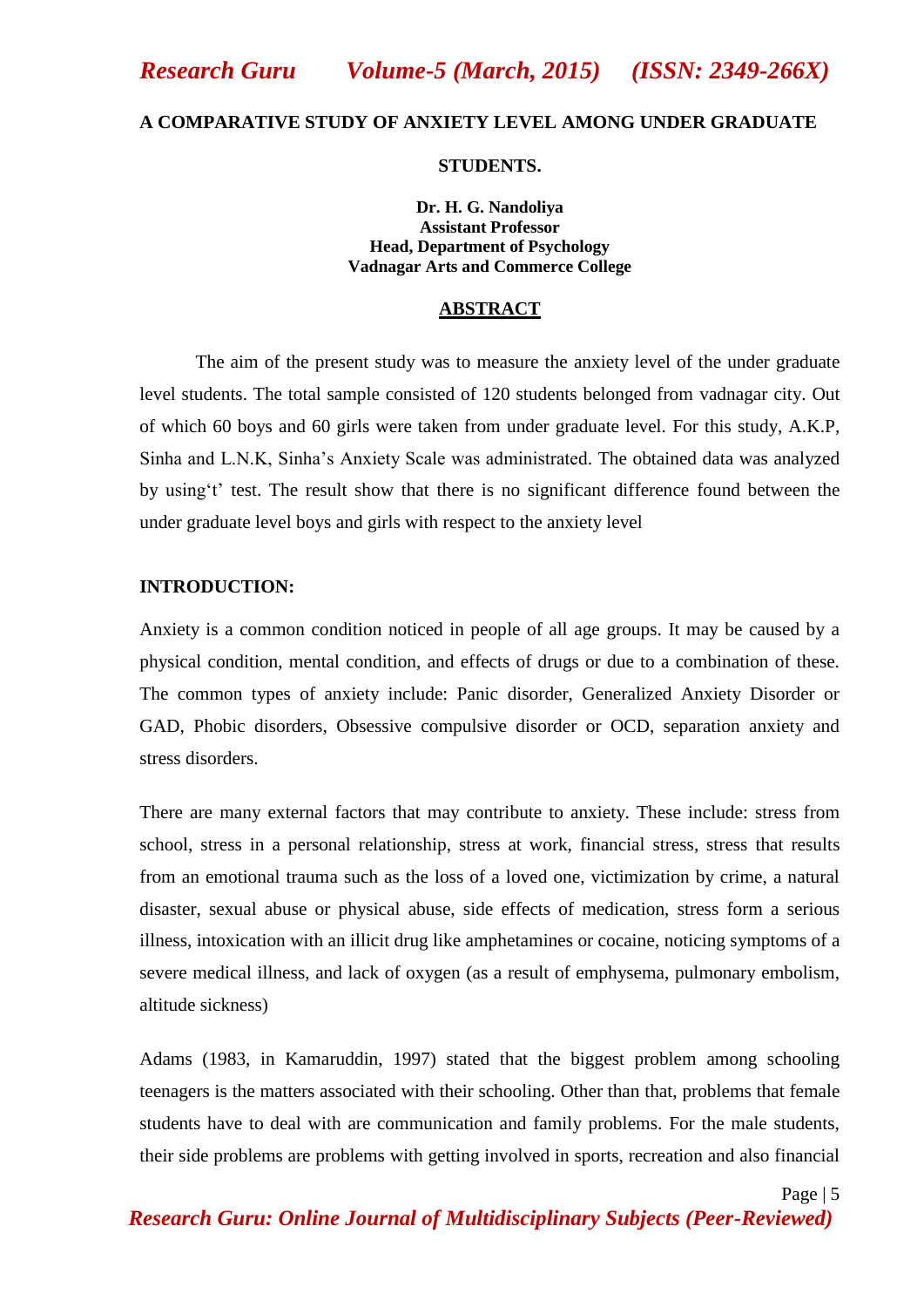problems. The many responsibilities and pressure cause stress to the high school students like the need to achieve good academic grades, character building and also good attitude besides trying to comprehend with their personal needs.

Fariza (2005) who conducted a research on the stress among high school students found that this age group has to deal with the academic world. Therefore there exists demand and hope for themselves, their parents, teachers and the society to see them succeed.

Stress among college students and adolescents can be detrimental and have unintended side effects such as suicidal ideation, substance abuse, poor academic performance, and other physical and mental consequences (Kadison, 2005; Hirsch & Ellis, 1995; Naquin & Gilbert, 1996; Broman, 2005). Ross (1999) reviewed the major sources of stress reported by college students by administering the Student Stress Survey (SSS) to 100 students at a mid-sized university.

The question also arises whether an individual's gender will have an affect on their perception of stress. Research supports that gender can have an affect on these variables (Hudd et al., 2000; Lengacher, 1993; Misra & McKean, 2000; Peden et al., 2001; Sarafino & Ewing, 1999). females usually report a higher level of self-imposed stress and report more physiological reactions to stressors than males (Hudd et al., 2000; Misra & McKean, 2000). McBride (1997) states that females have often been socialized to be "good little females" and not to be self-reliant. Females are expected to depend on others and to look to others for approval. Females also tend to be involved in more activities such as taking care of families, working and attempting to achieve academic excellence. Misra & McKean (2000) believe that men may report lower stress levels as they have been socialized to be self-reliant and that a show of emotion is an expression of weakness and not masculine

Blum and Naylor (1984) say, "anxiety is any combination of psychological, physiological and environmental circumstances that causes a person truthfully to say,

Hoppock (1935) defines anxiety as "a pleasurable or positive emotional state resulting from appraisal of one"s job or job experience".

Thus anxiety is most important issues both for a man and the organization also, but it is not a God gift. It depends on some internal and external factors of mankind that is directly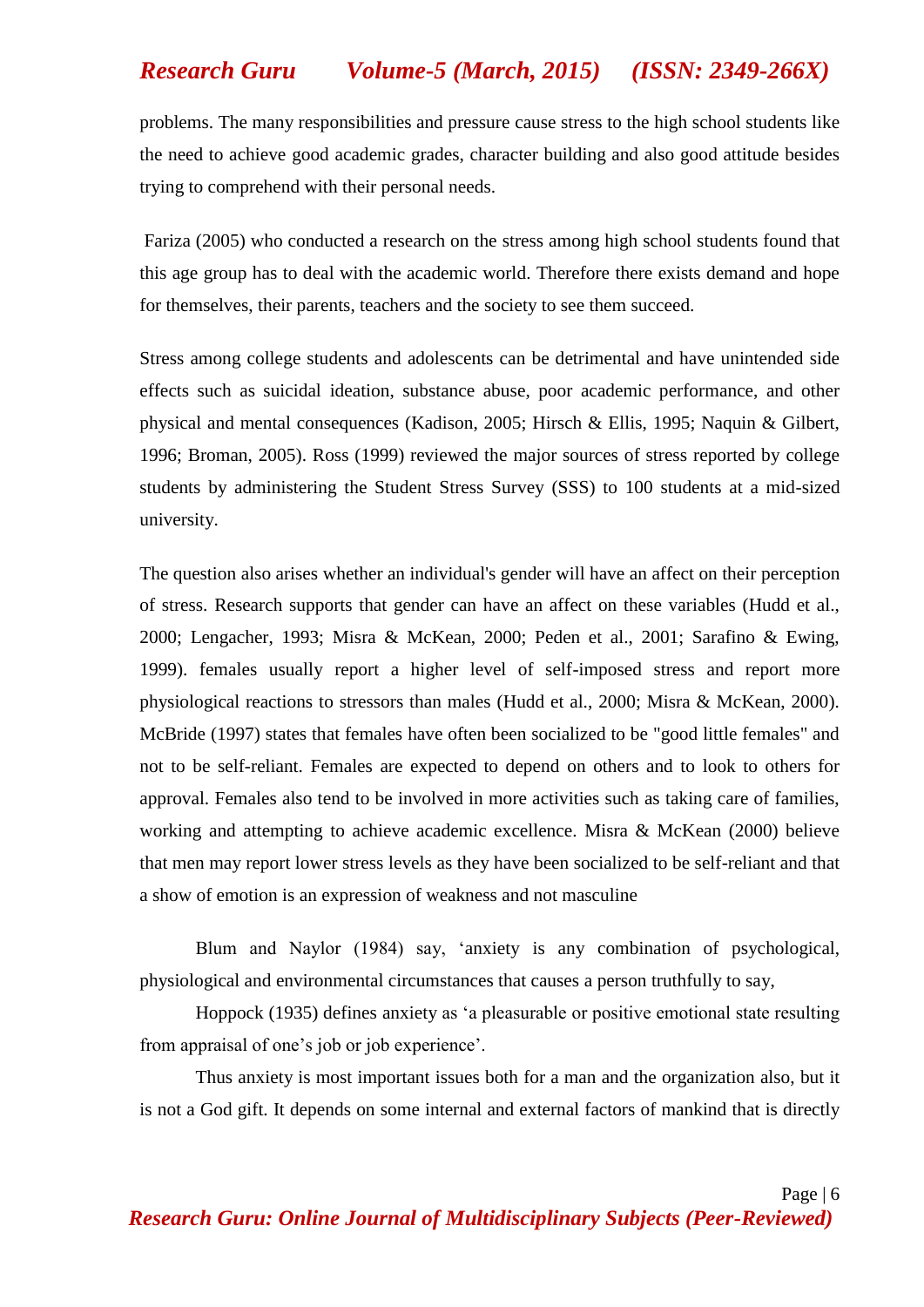or indirectly concerned with man"s efficiency, work motivation etc and it contributes to anxiety.

## **RESEARCH PROBLEM:**

The research problem of the study was to know the anxiety level of among under graduate students.

## **OBJECTIVES:**

The purpose of the present study was to measure the difference related to anxiety level of among under graduate students.

### **VARIABLES:**

 **INDEPENDENT VARIABLES:** Gender: Boys and Girls

## **DEPENDENT VARIABLES:**

The raw scores of the anxiety test.

## **HYPOTHESIS:**

1) There is no significant Mean difference between the under graduate level boys and girls with respect to the anxiety level

### **SAMPLE:**



The total random sample consisted of 120 under graduate level boys and girls students, 60 boys and 60 girls were selected from under graduate student"s vadnagar city of Gujarat.

## **TOOLS:**

Page | 7 *Research Guru: Online Journal of Multidisciplinary Subjects (Peer-Reviewed)*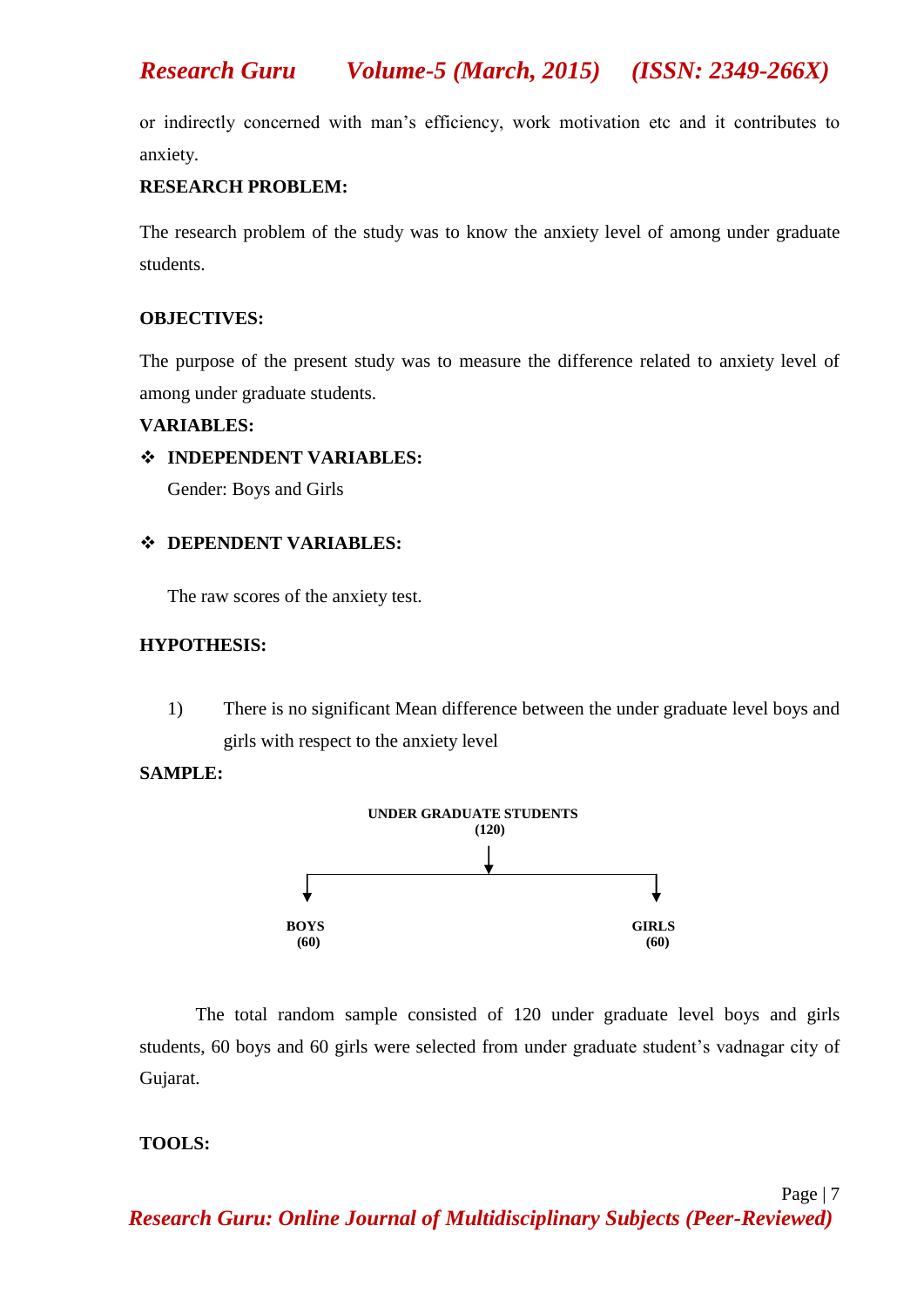For this study, to know the anxiety level of the students "Anxiety Scale" developed by A.K.P, Sinha and L.N.K, Sinha was administrated, which is highly reliable and valid. The test-retest reliability of the test is 0.85 and 0.92 according to Spearman-Brown Formula. It has validity of 0.62.

### **PROCEDURE:**

The students who were studying in the under graduate level in vadnagar city were randomly selected and Sinha"s comprehensive Anxiety Scale was given to them and the data was collected. The data was analyzed by using't' test; the Mean and S.D were also calculated.

#### **SATISTICAL STRATEGY:**

"t" test was applied to measure the difference related to anxiety level of among under graduate students.

#### **RESULTS AND DISCUSSIONS:**

## **Table No.1**

### **Table showing Mean, S.D an** under graduate **d't' Value of the Higher Secondary**

| <b>Groups</b> |    | <b>Mean</b> | S.D   | 't' value | Level of     |
|---------------|----|-------------|-------|-----------|--------------|
|               |    |             |       |           | significance |
| <b>BOYS</b>   | 60 | 32.77       | 17.20 | 0.025     | 0.05/0.01    |
| <b>GIRLS</b>  | 60 | 32.7        | 12.56 |           | (NS)         |

**Students**

Looking into the table it is seen that the 't' value for both group is found 0.025 which is much less than table value, so the hypotheses is rejected here. Besides, the Mean of the boys is found 32.77 and the Mean of the girls is found 32.7, which are approximately seen same. The S.D of the boys is found 17.20 and S.D of the girls is found 12.56. Despite of having little difference in S.D between both the groups, their Mean values not show longer difference. The results show no significant difference in anxiety level between the under graduate level boys and girls.

## **CONCLUSION:**

Page | 8 *Research Guru: Online Journal of Multidisciplinary Subjects (Peer-Reviewed)*